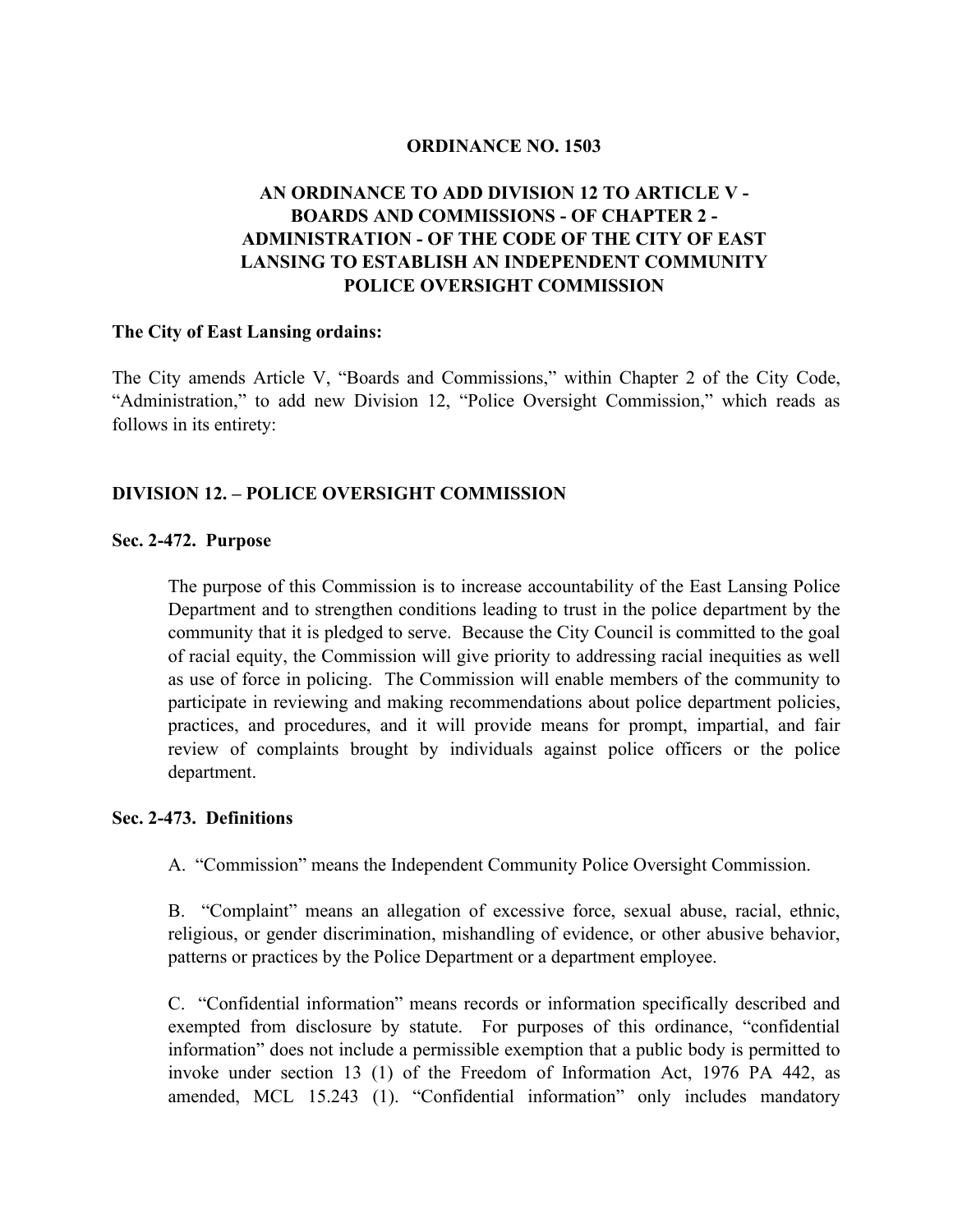exemptions from public disclosure that a state or federal statute or rule requires a public body to invoke.

D. "Criminal justice system" means law enforcement, including the police, courts, prosecution and defense lawyers, as well as agencies for detaining and supervising people, such as prisons, jails, lockups, and probation agencies.

E. "Individual in crisis" means a person who exhibits symptoms of known, suspected, or perceived behavioral or mental health conditions, including, but not limited to, mental illness, intellectual or developmental disabilities, or substance use disorders.

F. "Investigation" or "investigate" means searching for and collecting information and records, regardless whether a complaint is involved or contemplated.

G. "Disciplinary complaint" means a complaint that alleges employee misconduct.

H. "Policy complaint" means a complaint that alleges a deficiency or problem with a Police Department policy or practice.

## **Sec. 2-474. Commission Members**

A. East Lansing City Code, section 2-241 et seq., governs the commission except to the extent modified in this ordinance.

B. The commission shall include eleven members.

C. Members shall serve three-year staggered terms. A member may serve no more than two consecutive full terms.

D. The City may remove a member who breaches the member's promise to protect confidential information.

E. At least two commission members shall be licensed social workers or psychologists professionally engaged in helping people experiencing crisis, homelessness, mental illness, substance use disorders, or domestic abuse.

F. The City Council shall appoint people to the Commission who reflect the city's diverse population and particularly segments of the community that are protected by the civil rights ordinance. These include diverse people based on race, ethnicity, national origin, income level, age, student status, gender, disability, sexual orientation, and gender identity or expression. People who are vulnerable and have been marginalized and who tend to have significant negative interactions with the police should be amply represented. Having an arrest or conviction record is not a disqualification for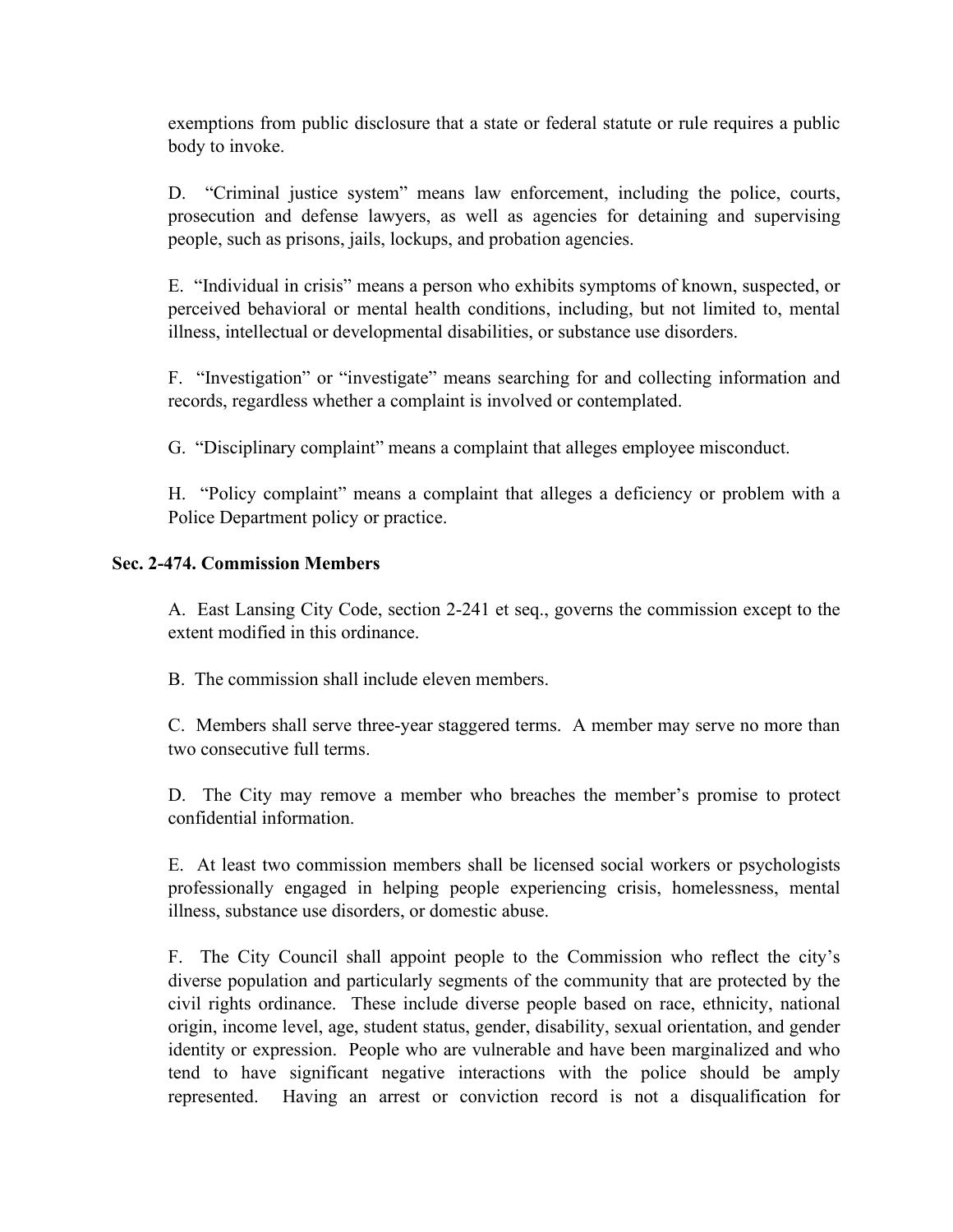membership on the Commission. Up to two members of the Commission who contribute to the desired composition of the Commission as described above may be persons who are not residents of East Lansing.

### **Sec. 2-475. Independence**

A. The commission's staff and offices shall be separate from the Police Department to the extent feasible.

B. The City shall not appoint a person to the commission if the person has, in the past two years, held a job that requires licensure by the Michigan commission on law enforcement standards.

C. No member may hold a job that requires licensure by the Michigan Commission on Law Enforcement Standards.

D. No member may be a candidate or applicant for employment in the Police Department.

### **Sec. 2-476. Commission Duties**

A. The scope of the Commission is the criminal justice system in East Lansing, both within the Police Department and relating to the Police Department. The Commission may investigate matters within its scope by collecting information from the City and other sources.

B. The Commission may conduct an investigation on its own initiative or in response to a request from the City Council or a member of the public.

C. If twenty residents of the city sign a petition on an issue of concern within the scope of the Commission, the Commission shall hold a special hearing for the purpose of inquiring into the petitioners' concern.

D. The Commission will hold at least one meeting annually designed to receive input from the public.

E. The Commission and members of the Commission may participate in events, organize events, engage in public education, and listen to people in the Lansing metropolitan area concerning matters within the Commission's scope.

F. The Commission may make recommendations, file disciplinary and policy complaints, and refer matters to the Michigan Commission on Law Enforcement Standards or other agencies.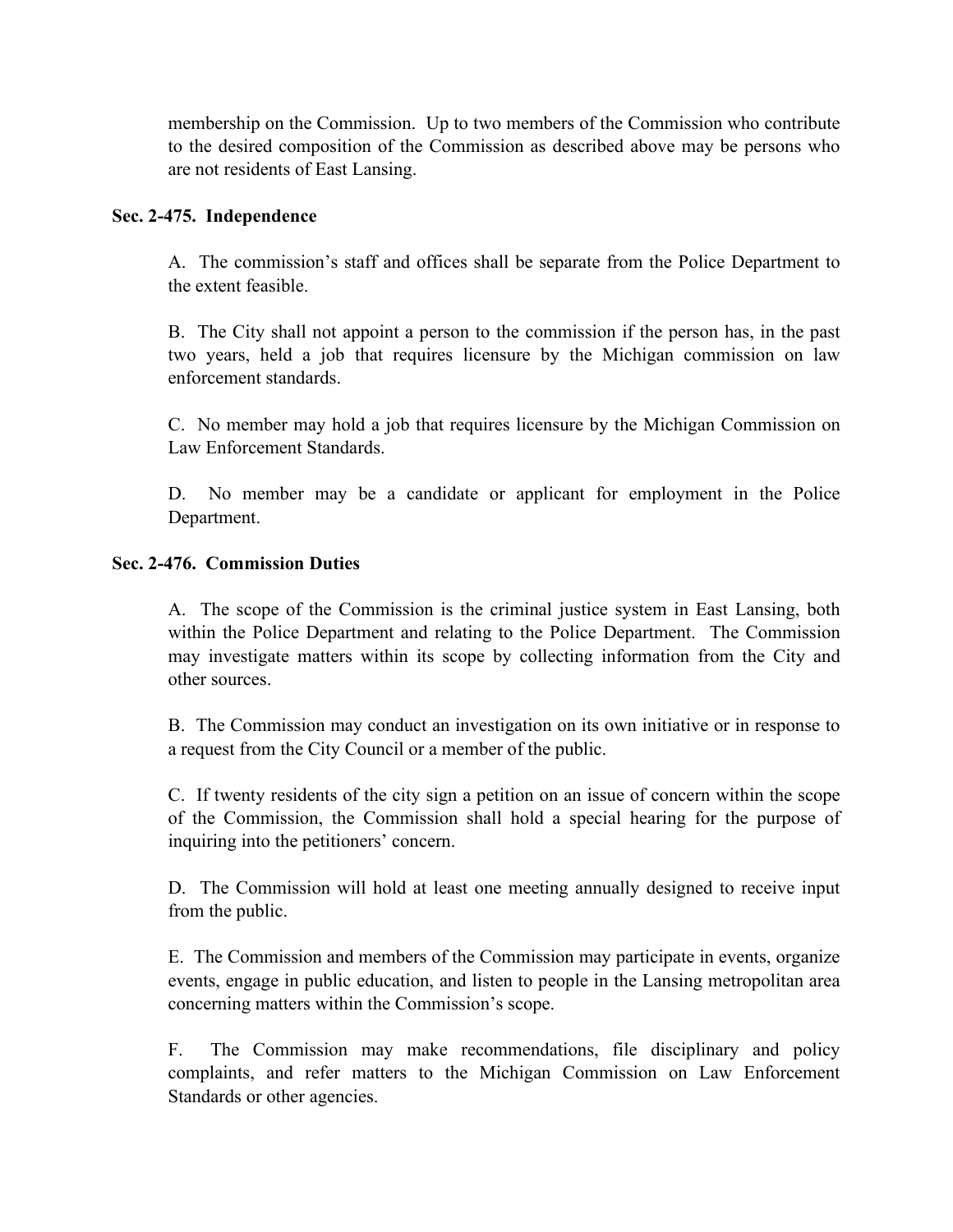G. The Commission may make recommendations to the City regarding policy and practice within the Police Department and relating to the Police Department.

H. The Commission may investigate the 911 dispatch system and the availability of unarmed emergency response service agencies, such as social work agencies, trained and able to alleviate dangerous or threatening situations. The Commission may make recommendations to the city and county regarding dispatch systems.

I. The Commission may recommend that the City Council make changes in policy regarding criminal charges under the city code.

J. The Commission may research and recommend grant opportunities to help improve the criminal justice system in East Lansing.

K. The Commission may investigate the training that police officers and supervisors receive or access. The Commission may investigate the training that is available to police officers and supervisors. The Commission may make recommendations regarding training.

L. The Commission may review the Police Department's accreditation status and make recommendations about how to implement accreditation standards in a way that best benefits the community.

M. The Commission may investigate the Police Department's early intervention system and make recommendations regarding maximizing the effectiveness of that system.

N. The Commission may collect and analyze data on matters within and relating to the Police Department. The Commission may contract with a professional researcher to design and carry out research. The Commission may issue reports and make policy recommendations based on research.

O. The Commission may communicate with insurance industry risk management services available to the Police Department.

P. Given the limited time and resources available to the Commission, and the enormity of its task, the Commission may prioritize its work and shall report its priorities to the City Council and the public.

## **Sec. 2-477. Staff**

A. The City shall assign staff to perform functions for the Commission pursuant to Section 2-251 of the East Lansing City Code.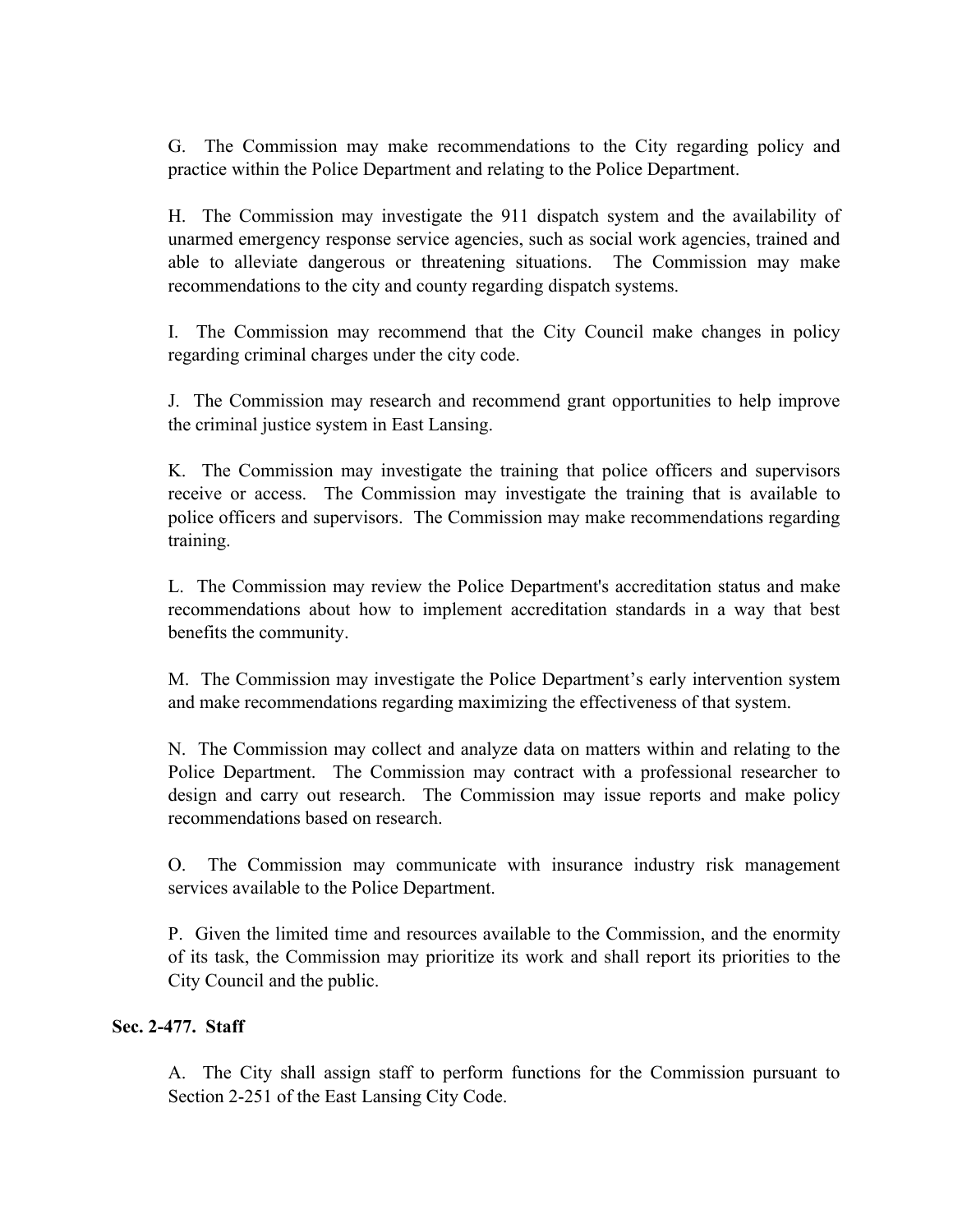B. The City shall also assign staff to maintain a separate website and other social media platforms for the Commission.

C. Staff members assigned to the Commission shall not be employees of the Police Department.

### **Sec. 2-478. Panel of Investigators**

The City Council or City Manager shall prepare a list of professional investigators, licensed under the professional investigator licensure act, MCL 338.821 *et seq*., or possessing equivalent qualifications, and available to conduct investigations for the Commission.

### **Sec. 2-479. Education of Commission Members**

A. The Commission and members of the Commission shall keep informed as to the latest practices in the field of police accountability and inaugurate new Commission practices that appear to be of benefit to the Commission's service and to the public.

B. The Commission may facilitate training and other activities for Commission members in cooperation with the Police Department. The Police Department shall allow members of the Commission to participate in suitable training and activities. Members may choose to participate in those trainings and activities.

C. Members of the Commission may join state or national organizations whose scope is similar to the Commission's scope, pay dues and fees, and attend events and educational opportunities sponsored by those organizations.

#### **Sec. 2-480. Free Speech**

The City recognizes the right of the Commission and its members to speak freely on matters within the Commission's scope, except for disclosure of protected confidential information. The City shall not retaliate against the Commission or a Commission member for exercising that right. Members of the Commission must not represent that they are speaking on behalf of the City Council, City Manager, or Police Department.

## **Sec. 2-481. Budget**

The Commission shall prepare an itemized estimate of its expenditures for each coming year, pursuant to Section 10.2 of the East Lansing City Charter, and the City Manager shall include in the budget recommendation sufficient financial support for the Commission's activities, including: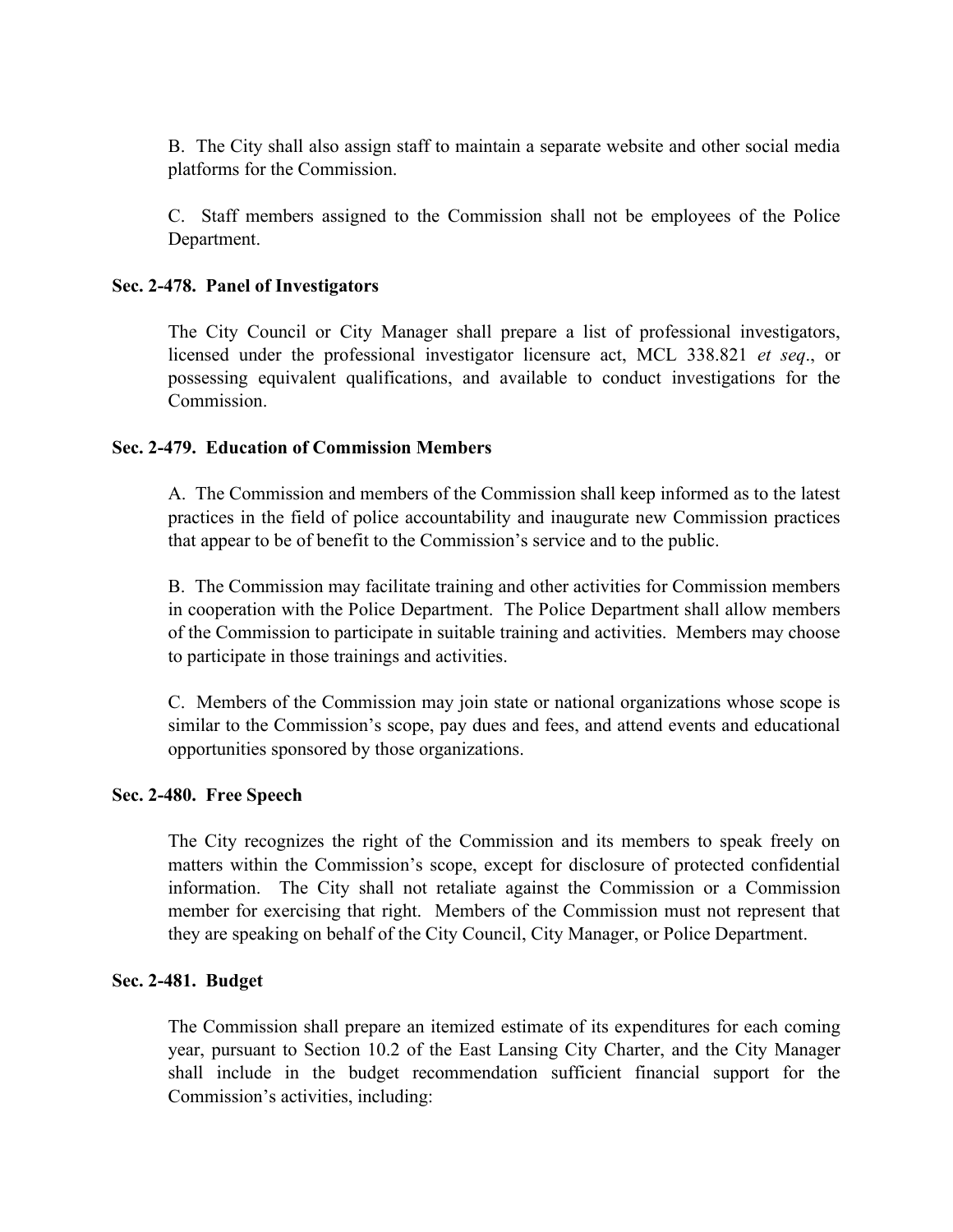- A. Investigations and complaints
- B. Research and evaluations
- C. Public outreach and recommendations
- D. Publication production, website and social media
- E. Commission member education

### **Sec. 2-482. Adjustment for Impact on the Police Department**

If the Commission makes a recommendation to the Police Department which has financial implications, and the department choses to accept the recommendation, then the department may propose to the City Manager a budget item to cover compliance with the recommendation.

#### **Sec. 2-483. Evaluations**

Every 4 years, the City Council shall contract with a qualified agency, with experience in evaluating police oversight boards, to evaluate the Commission and its work.

### **Sec. 2-484. Disorderly Conduct and R&O Charges**

A. The Commission may investigate police and court records and track criminal cases in which the City charges individuals with disorderly conduct under the East Lansing City Code, sec. 26-52.

B. The Commission may investigate and track criminal cases in which the Ingham County prosecutor charges individuals with assaulting, battering, wounding, resisting, obstructing, opposing or endangering a police officer or other state authorized person or public official, charges commonly referred to as "resisting and obstructing" or "R&O", under MCL 750.81d.

C. When those disorderly conduct and R&O cases are finally adjudicated, the Commission may publish summaries of the underlying facts and case dispositions.

D. The summaries shall describe behavior but not include the names of individuals.

#### **Sec. 2-485. Use of Force Incident Summaries**

A. The Police Department shall provide a monthly report to the Commission summarizing each incident involving use of force by a police officer against a person. The report shall include at a minimum, a brief description of the incident and the names and demographic data about the officers and members of the public involved in the incident. The Commission may choose to conduct additional investigation of an incident.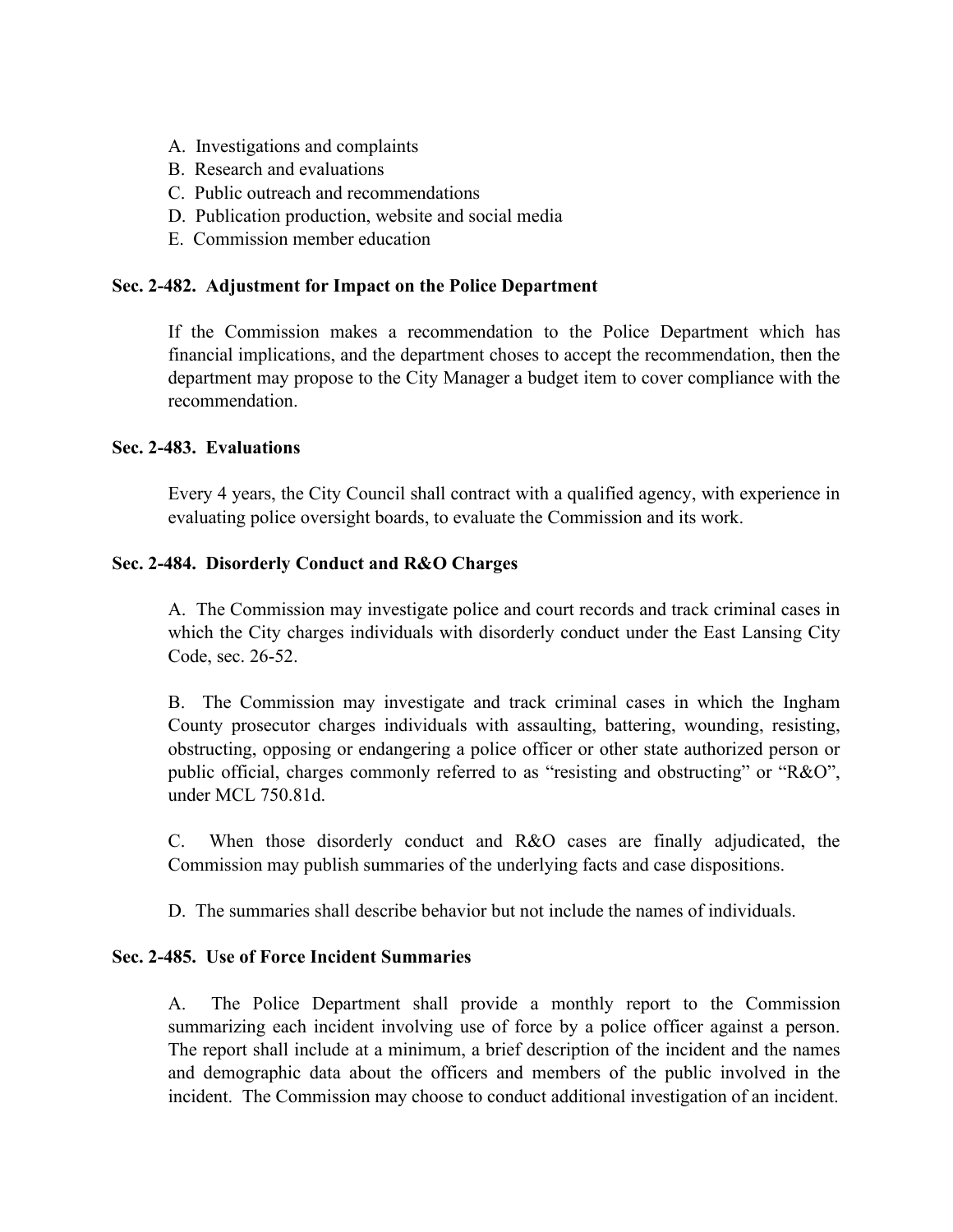B. Annually, the Commission shall publish summaries of use-of-force incidents based on the Police Department reports and the Commission's investigations. Published summaries shall describe behavior but not include the names of individuals.

### **Sec. 2-486. Encounters with People Experiencing Homelessness**

A. Every six months, the Police Department shall provide a report to the Commission summarizing each incident where a Police Department employee transports, arrests, issues a citation to, or stops (based on reasonable suspicion) a person who is or appears to be experiencing homelessness, including at a minimum, a brief description of the incident. In the case of a citation, arrest, or stop, the report shall include names and demographic data about the officers involved in the incident and demographic data about the other people involved in the incident. The Commission may choose to conduct additional investigation of an incident.

B. Annually, the Commission shall publish summaries of police encounters with people experiencing homelessness based on the Police Department reports and the Commission's investigations. Published summaries shall describe behavior but not include the names of individuals.

### **Sec. 2-486a. Encounters with Individuals in Crisis**

A. Every six months, the Police Department shall provide a report to the Commission summarizing each incident in which a Police Department employee transports, arrests, issues a citation to, or stops (based on reasonable suspicion) an individual in crisis. The report shall include, at a minimum, a brief description of the incident. In the case of a citation, arrest, or stop, the report shall include the names and demographic data about the officers and demographic data about the other people involved in the incident. The Commission may choose to conduct additional investigation of an incident.

B. Annually, the Commission shall publish summaries of police encounters with individuals in crisis based on the Police Department's reports and the Commission's investigations. Published summaries shall describe behavior but not include the names of individuals.

## **Sec. 2-486b. Encounters with Juveniles**

A. Every six months, the Police Department shall provide a report to the Commission summarizing each incident in which a Police Department employee transports, arrests, issues a citation to, or stops (based on reasonable suspicion) a juvenile. The report shall include, at a minimum, a brief description of the incident. In the case of a citation, arrest, or stop, the report shall include the names and demographic data about the officers and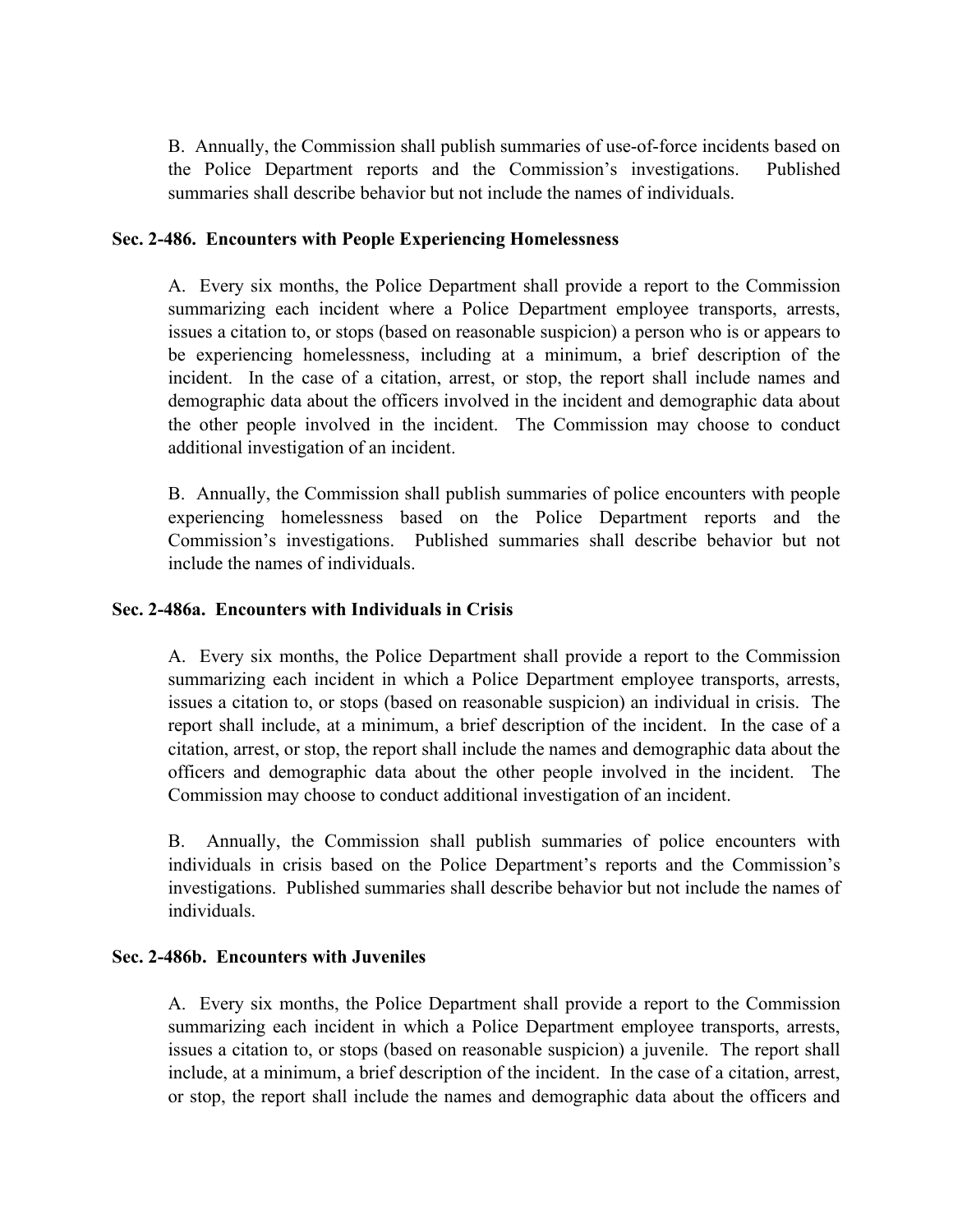demographic data about the other people involved in the incident. The Commission may choose to conduct additional investigation of an incident.

B. Annually, the Commission shall publish summaries of police encounters with juveniles based on the Police Department's reports and the Commission's investigations. Published summaries shall describe behavior but not include the names of individuals.

## **Sec. 2-487. Annual Reports**

A. In its annual report to the City Council pursuant to Section 2-252 of the East Lansing City Code, the Commission shall include a summary of its work during the previous year and its work priorities for the coming year. The report shall be published or posted on the Commission's website.

B. Annually, the Commission shall publish or post on its website any summaries of significant encounters between civilians and the police that the Commission has compiled in the past year regarding -

1. Use-of-force incidents.

2. Criminal cases involving charges of "disorderly conduct" and "resisting and obstructing".

3. Incidents in which the Police Department transports, arrests, issues a citation to, or stops (based on reasonable suspicion) a person experiencing homeless.

4. Incidents in which the Police Department transports, arrests, issues a citation to, or stops (based on reasonable suspicion) an individual in crisis.

5. Incidents in which the Police Department transports, arrests, issues a citation to, or stops (based on reasonable suspicion) a juvenile.

## **Sec. 2-488. Brady Lists**

A. The Commission may investigate "Brady" or "Do Not Call" or similar lists maintained by the police, prosecutors, criminal defenders, and courts.

B. If a Police Department employee appears on such a list, the Commission may refer that information to the Police Department or to the Michigan Commission on Law Enforcement Standards for their review.

## **Sec. 2-489. Summary of Biased 911 Calls**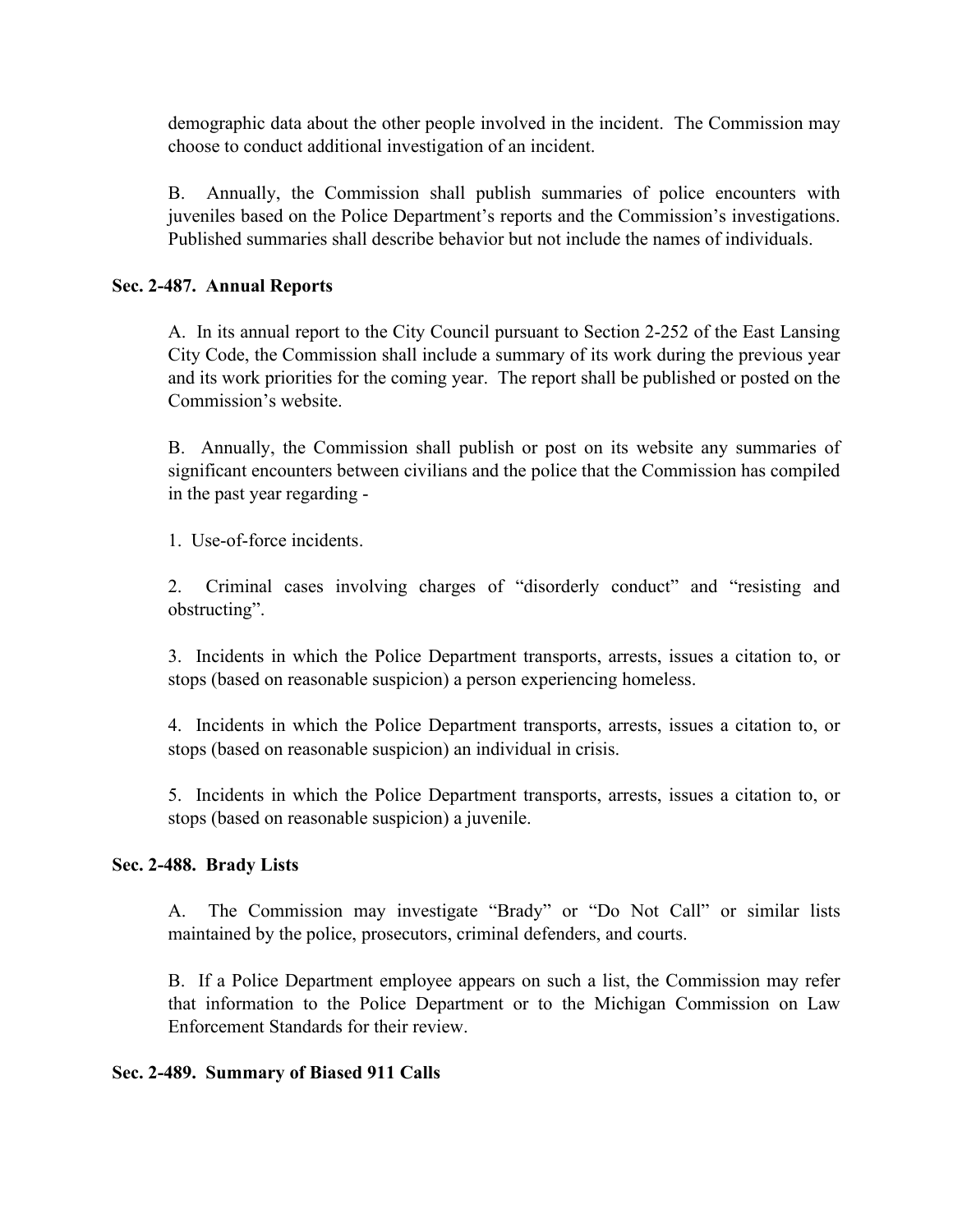The Police Department shall provide to the Commission notice of any instances in which the department has referred a matter for prosecution for making a 911 call based in significant part on a person's race, color or national origin, allegedly in violation of Section 22-36a of the East Lansing City code. The department shall file the notice with the Commission when it refers the matter to the City Attorney.

### **Sec. 2-490. Confidential Information**

A. If the Commission asks for information from the Police Department and the information is confidential as described in subsection 2 or there is a compelling reason not to release the information to the public, then the Commission and the Department may agree to the procedure described in this section.

B. The police department may communicate the confidential information to the commission in a closed session at a meeting of the commission if a closed session is permissible under Section 8 of the Michigan Open Meetings Act, Act 267 of 1976, MCL 15.261 *et eq*. The police department will not deliver written records of the confidential information to the commission, and the commission will not create public records that include the confidential information. The commission may, but is not required to, prepare a summary of the confidential information that it receives, and the summary is a public record. The summary shall include the following:

- i. The statute or rule that renders the information confidential,
- ii. The source of the information,
- iii. The author or authors,
- iv. The date or dates when the information was produced or compiled, and

v. A description of the information as detailed as possible without revealing privileged or confidential content.

C. In responding to a person's request for information in the records of the commission, the City will not invoke any of the discretionary exemptions listed in section 13 (1) of the Freedom of Information Act, 1976 PA 442, as amended, MCL 15.243 (1). For purposes of this section, a "discretionary exemption" is an exemption that a public body may invoke, but is not required to invoke.

### **Sec. 2-490a. Redactions**

A. If, in the course of a Commission investigation, the Police Department or other department is obligated to disclose records to the Commission, but the records contain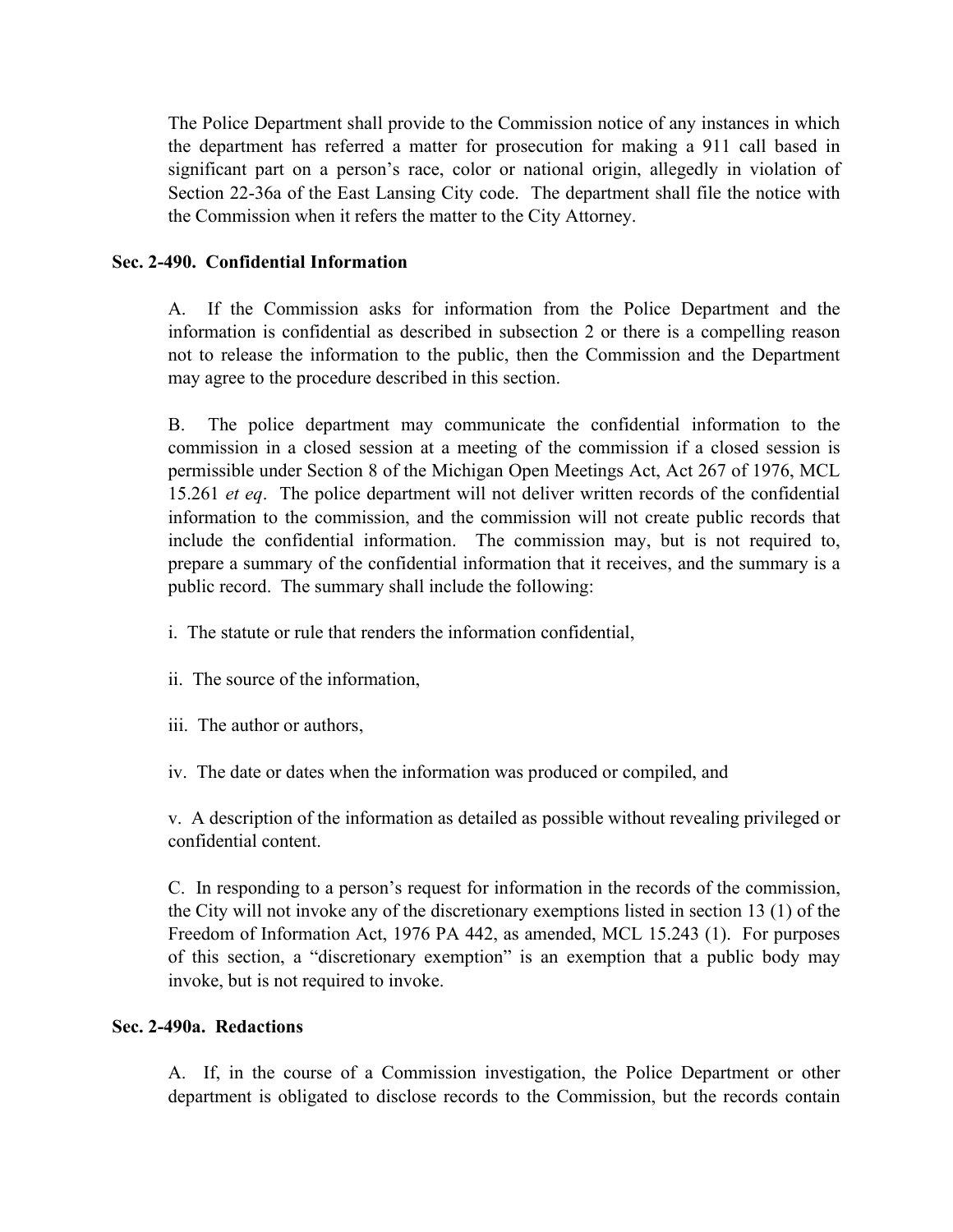confidential information that the department cannot by law release, or the department can demonstrate a compelling reason not to release the information, then the department may redact the confidential information in compliance with subsection B. The Oversight Commission may appeal such a refusal to the City Council. The City Council's decision is final and is not subject to further appeal or judicial review.

B. The department shall produce a log that describes each particular redaction, including:

i. The statute or rule that renders the information confidential,

ii. The source of the information,

iii. The author or authors,

iv. The date or dates when the information was produced or compiled, and

v. A description of the information as detailed as possible without revealing privileged or confidential content.

The Commission may disclose that log to people outside the Commission.

C. Staff planning in the Police Department with respect to multiple employees and job assignments in the Police Department shall not be treated as confidential personnel information.

#### **Sec. 2-490b. Investigation Resources and Personnel**

A. The Commission may subscribe to fee-based information or investigation services that the Commission deems necessary to investigate matters within its scope.

B. With the consent of the City Council, the Commission may retain a professional investigator to investigate a complaint alleging misconduct or unethical conduct, by the Police Department or a department employee, affecting a member of the public.

#### **Sec. 2-490c. Cooperation**

A. City employees and departments shall cooperate with the information requests submitted by the Commission or a professional investigator retained by the Commission.

B. City employees and departments shall provide the information requested by the Commission unless disclosure is prohibited by statute. In responding to the commission's request for information directed to the Police Department, the City will not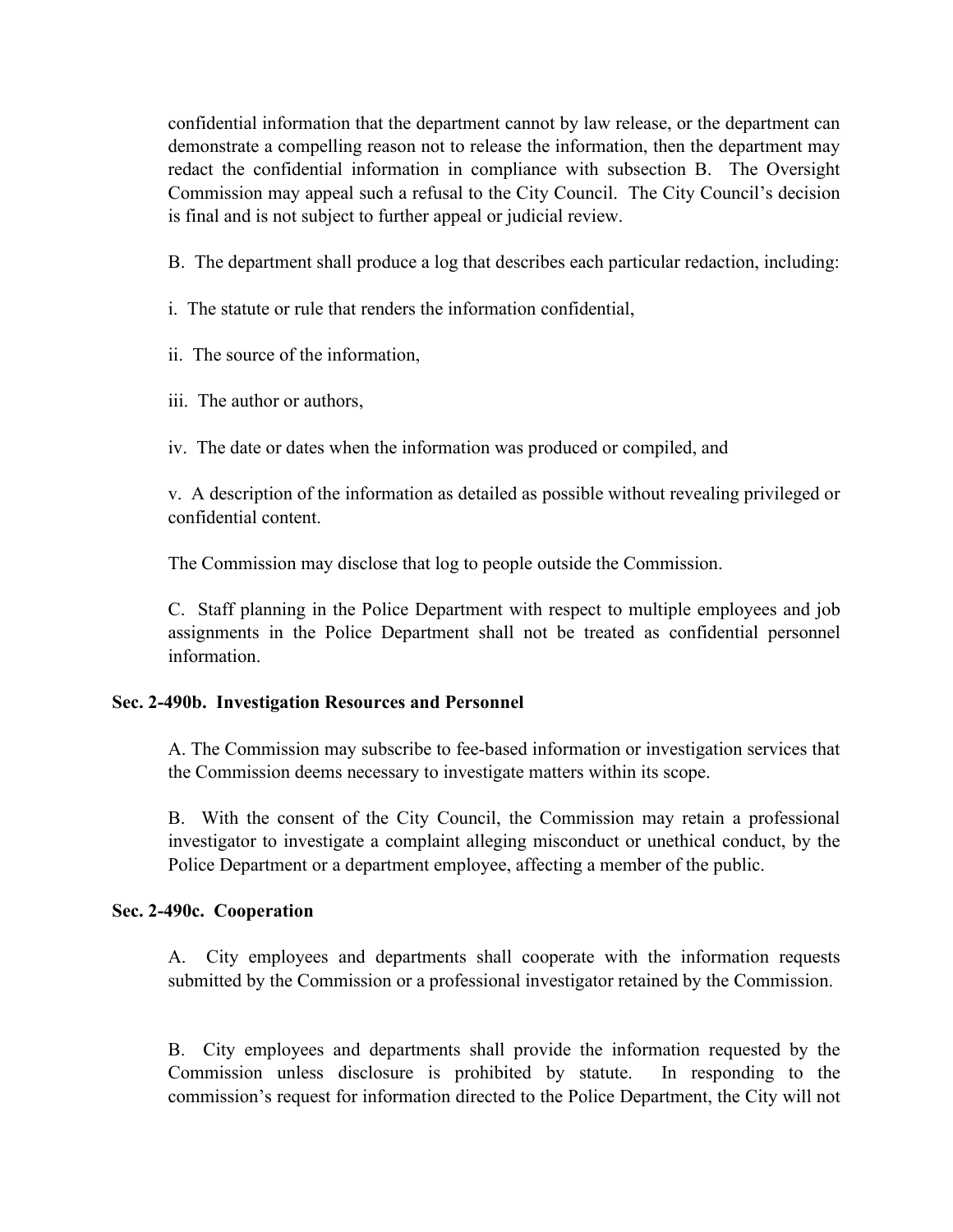rely on any of the discretionary exemptions listed in MCL 15.243 (1) and will provide all information subject to a discretionary exemption unless there is a compelling reason for non-disclosure. The Oversight Commission may appeal such a refusal to the City Council.

C. For purposes of this section, "discretionary exemption" includes exemptions that a public body may invoke, but does not include exemptions that a public body is required to invoke.

D. The Police Department shall not require the Commission to file a freedom of information request as a prerequisite to disclosure of information, charge the Commission a fee, or assert a discretionary exemption under section 13 (1) of the Freedom of Information Act, 1976 PA 442, as amended, MCL 15.243 (1). as justification for denying the Commission's information request.

E. The Police Department shall respond to an information request from the Commission within 21 days unless the Commission and the Department agree to a different schedule.

F. The Police Department may not charge the Commission a fee for responding to the Commission's information requests, but if the Commission's information requests, overall, create a significant financial burden for the Department, the City shall provide financial resources to the Department to account for that burden.

## **Sec. 2-490d. City Council Resolution Resolving Information Conflicts**

A. If a dispute arises between the Commission and a City employee, official, or department regarding the disclosure of information requested by the Commission, the City Council shall hear the dispute and decide the matter by passing a formal resolution.

B. The City Council shall give effect to statutes that render information confidential.

C. The City Council is not bound by discretionary exemptions listed in the Freedom of Information Act but may invoke a discretionary exemption when there is a compelling reason to withhold the information. For purposes of this section, "discretionary exemption" includes an exemption that a public body may invoke, but does not include an exemption that a public body is required to invoke.

## **Sec. 2-490e. Freedom of Information Acts**

A. The Commission may file requests under the state or federal freedom of information acts to seek information from public bodies outside the city's jurisdiction.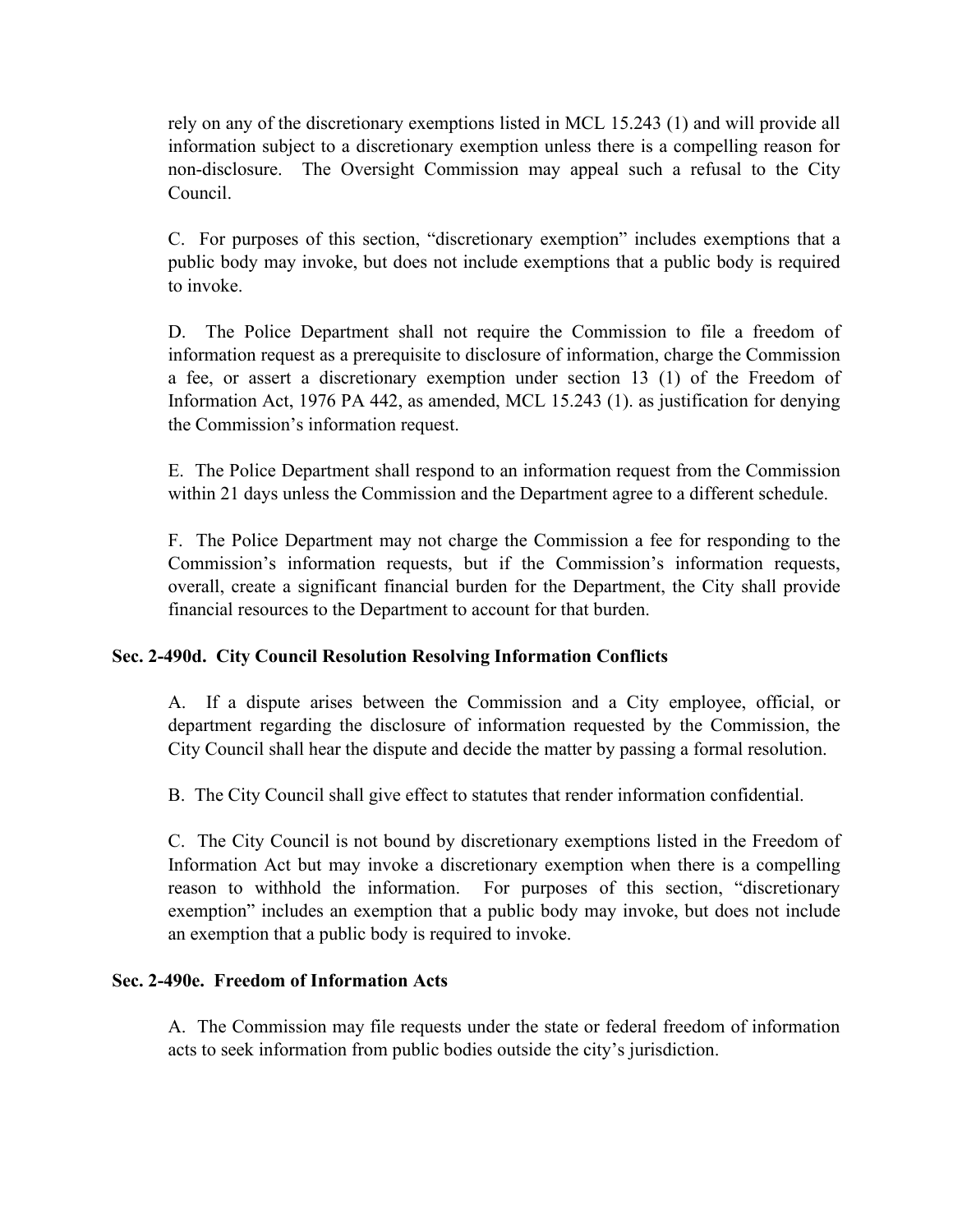B. If the Commission deems it necessary, the Commission may recommend that the City Council pursue legal action to obtain the information under subsection A.

C. The City shall not charge a fee for responding to freedom of information act requests for records in the possession of the Commission.

### **Sec. 2-491. Who May File a Complaint?**

Any person may file a complaint, including, but not limited to, residents, non-residents, city employees, Police Department employees, Police Department supervisors, and the Commission.

#### **Sec. 2-491a. Places Where Complaints May Be Filed**

A. The following offices and persons are approved to accept complaints from the public.

- 1. Commission website or office
- 2. City clerk
- 3. City Manager
- 4. Police Department
- 5. Director of Human Resources
- 6. Diversity, Equity, and Inclusion Administrator

B. The Commission may approve other offices or persons with whom complaints may be filed.

#### **Sec. 2-491b. Police Department Complaint Investigation**

A. When a complaint is submitted at an approved location, the person accepting the complaint shall document receipt of the complaint, keep a copy of the complaint, and forward the complaint as soon as possible to the Police Department and the Commission.

B. The Police Department shall investigate each complaint. The department shall attempt to complete the investigation within 90 days. If the Police Department cannot complete an investigation within 90 days, the department shall notify the Commission and explain the circumstances.

C. If a complaint has taken longer than 90 days to complete, then every 30 days thereafter, the department shall send the Commission a tracking report together with an explanation of the progress of the investigation.

#### **Sec. 2-491c. Complaint Forms**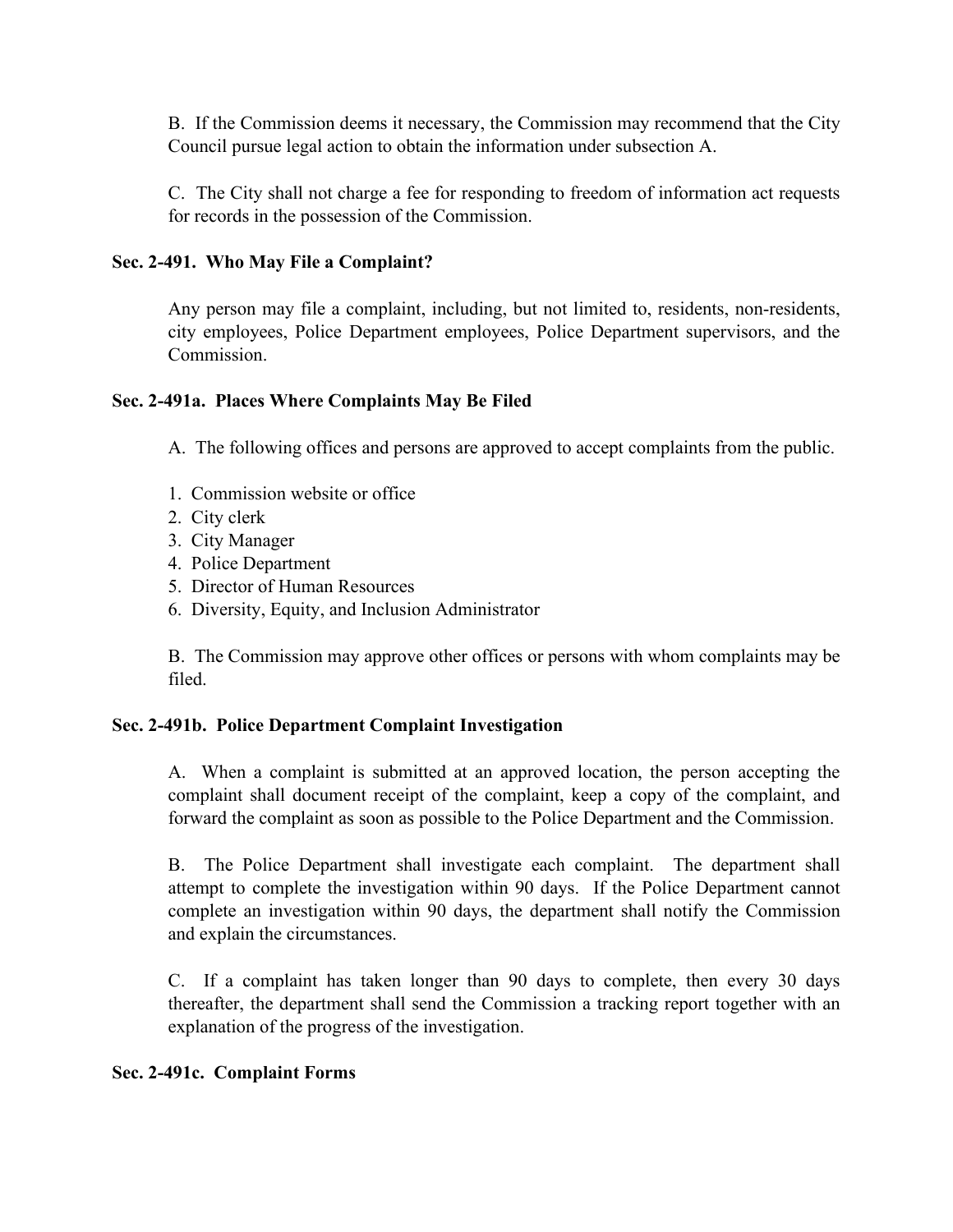A. The Commission may establish a standard complaint form for complaints submitted by members of the public. The form shall ask the complainant to explain what they want to see happen as a result of the complaint, and it will ask whether the complainant wishes to engage in mediation. If the complaint is based on an incident, the form shall ask the complainant to explain what happened.

B. An office or person authorized to accept complaints shall accept a complaint even if the complainant fails to complete a standard complaint form. If a complaint is verbal, the person who accepts the complaint shall give the complainant an opportunity to complete the standard complaint form. If a complaint is verbal, and the complainant does not put it in writing, the person who accepts the complaint shall make a written memorial of the complaint.

C. A complaint may be accepted even if it is anonymous.

# **Sec. 2-491d. Classifying Complaints**

A. The Police Department shall develop and publish separate protocols for investigating disciplinary complaints, policy complaints, and internal complaints. An "internal complaint" is a disciplinary action initiated by the department that does not involve employee behavior that affects a member of the public. The Commission may make recommendations regarding the protocols.

B. When the Police Department receives or initiates a complaint of any kind, the Police Chief shall determine whether to classify the complaint as a disciplinary, policy, or internal complaint, or a combination. The department shall initiate the appropriate protocol.

C. The Commission may inquire about complaints of any kind that are being investigated by the Police Department. The Commission may recommend that the department change the classification of a complaint or the protocol used to investigate it.

## **Sec. 2-491e. Complaint Tracking**

A. When the Police Department receives or initiates a complaint of any kind, the department shall assign a tracking number and develop a tracking report. The Commission may specify the information to be included in tracking reports.

B. At a minimum, tracking reports shall include a brief description of the complaint. If a complaint involves an incident in which a member of the public is involved, the tracking report shall contain, at a minimum, a brief description of the incident and the names and demographic data about the department employees and members of the public involved in the incident.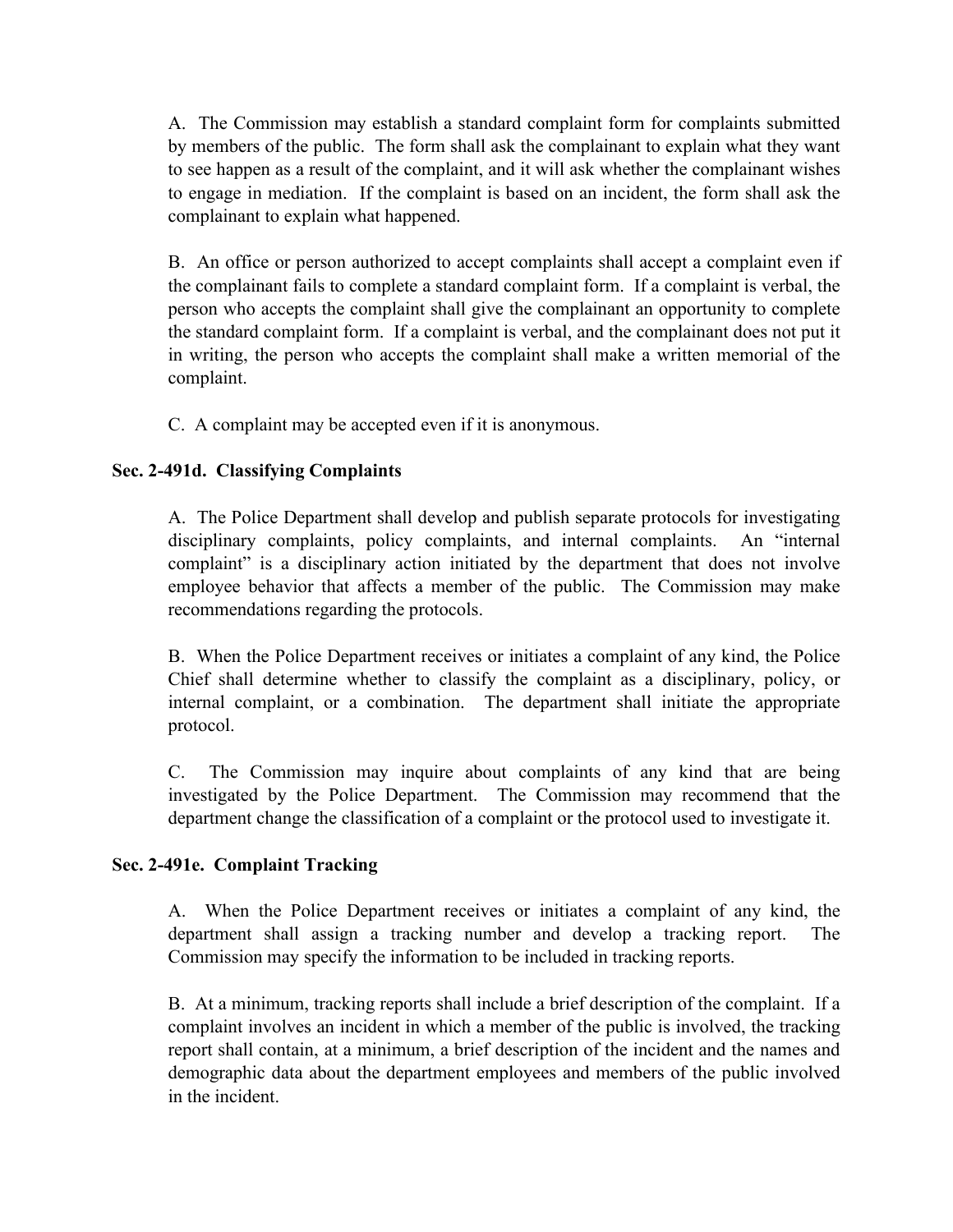C. Quarterly, the Police Department shall submit a tracking report to the Commission for each pending complaint of any kind active in the department at any time during the quarter.

### **Sec. 2-491f. Mediation of Disciplinary Complaints**

A. The Commission may facilitate mediation of any disciplinary complaint filed with the Commission or with the Police Department that involves a citizen and an individual police officer if both the citizen and the officer consent to mediation. If a complaint form is established under Section 2-491c, the complaint form will ask whether the complainant wishes to engage in mediation.

B. If the Police Department and the involved individuals agree, investigation of the disciplinary complaint shall be suspended and the matter referred to mediation. When mediation is complete, the Police Department shall decide whether to close or resume investigation of the disciplinary complaint.

- C. The Commission shall develop a procedure for mediation.
- D. The City shall cover the cost of mediation services.

## **Sec. 2-492. Police Department Investigation Findings**

When the Police Department completes its investigation, but before the Police Department determines a disposition for the case, the investigator shall make one or more of the following findings with respect to each disciplinary or policy complaint:

A. Sustained - where the review discloses sufficient facts to prove the allegations made in the complaint.

B. Not Sustained - where the review fails to disclose sufficient facts to prove or disprove the allegation made in the complaint.

C. Exonerated - where the acts which provide the basis for the complaint occurred, but the review shows that such acts were proper.

D. Unfounded - where the review shows that the act or acts complained of did not occur or were misconstrued.

E. Policy or Practice - where there is a problem with department policy or practice. If this finding is made, the department shall produce a corrective action plan.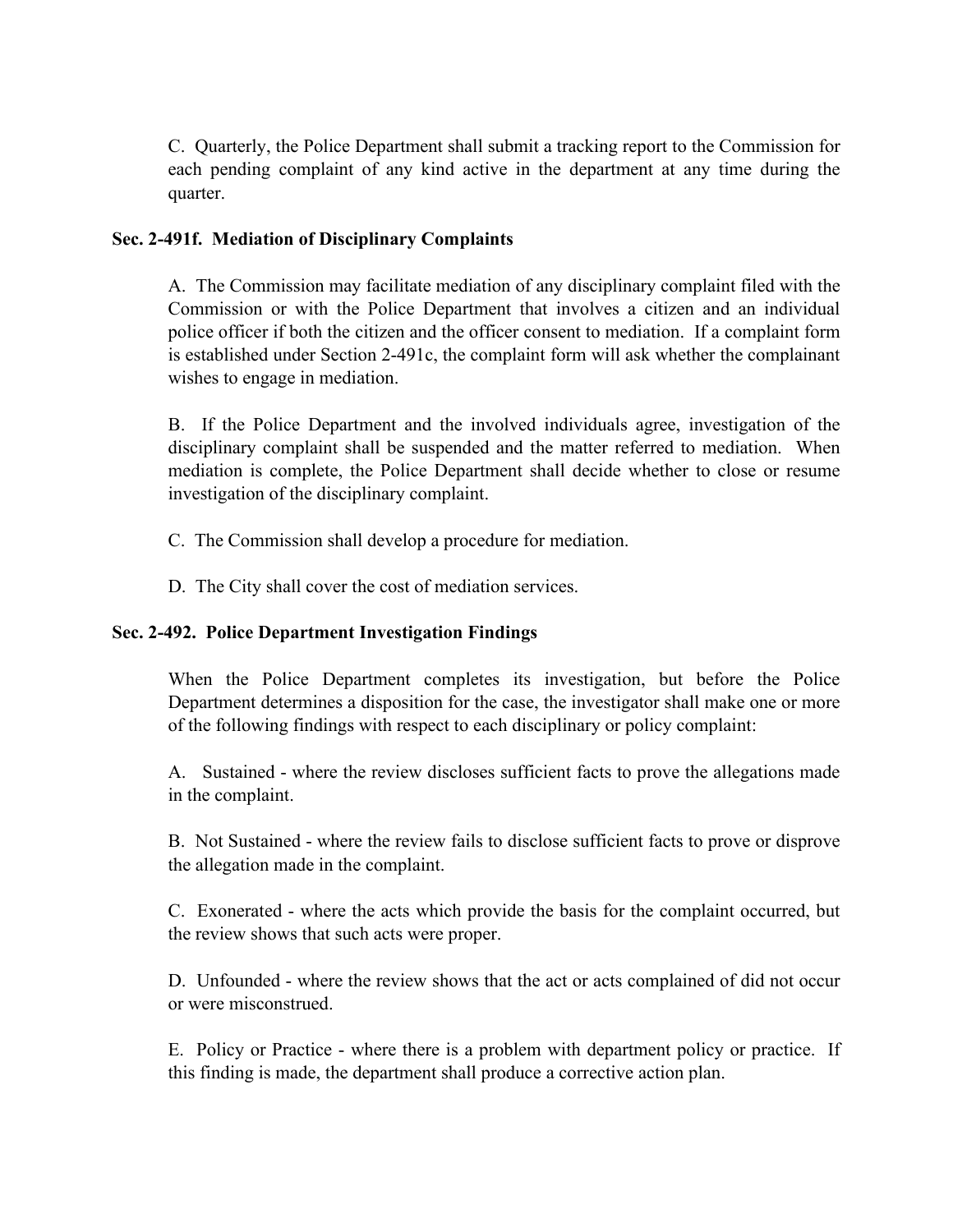F. No Finding - where, for example, the complainant failed to produce information to further the investigation; or where the investigation revealed that another agency was responsible, and the complaint or complainant has been referred to that agency; or where the complainant withdrew the complaint; or where the complainant is unavailable to clarify the complaint; or where the officer is no longer employed by the City.

G. Mediated - where the complaint is resolved by mediation.

H. Criminal – where a criminal investigation has been opened.

I. Referred—where a complaint has been referred to another agency.

## **Sec. 2-493. Commission Investigation and Recommendation**

A. Within ten days after the Police Department completes an investigation of a policy complaint or a disciplinary complaint involving behavior affecting a member of the public, the department shall send the complete investigation record to the Commission, subject to any redactions of confidential information.

B. The Commission shall make the investigation record it receives available to the public on request, subject to any promises to protect confidential information.

C. The Commission shall give a complainant, a Police Department employee involved in a complaint, or other person who has information bearing on the complaint, an opportunity to provide information to the Commission during a meeting. At the person's request, the meeting shall be in person if feasible.

D. The Police Department shall give the Commission enough time to review the investigation record and conduct any investigation of its own before the Police Department takes final action. The Commission shall complete its investigation as soon as possible, but no longer than 60 days, unless the Police Department agrees to a longer time.

E. The Commission may recommend particular action, additional investigation on a specific issue, a change in the corrective action plan, or reclassification of the complaint and reinvestigation according to a different protocol.

F. The Commission shall not make a recommendation regarding any aspect of a disciplinary complaint if the complaint does not involve employee behavior that affects a member of the public.

G. If the Commission recommends additional investigation, and the Police Department does not agree with that recommendation, the Commission may, with the consent of the